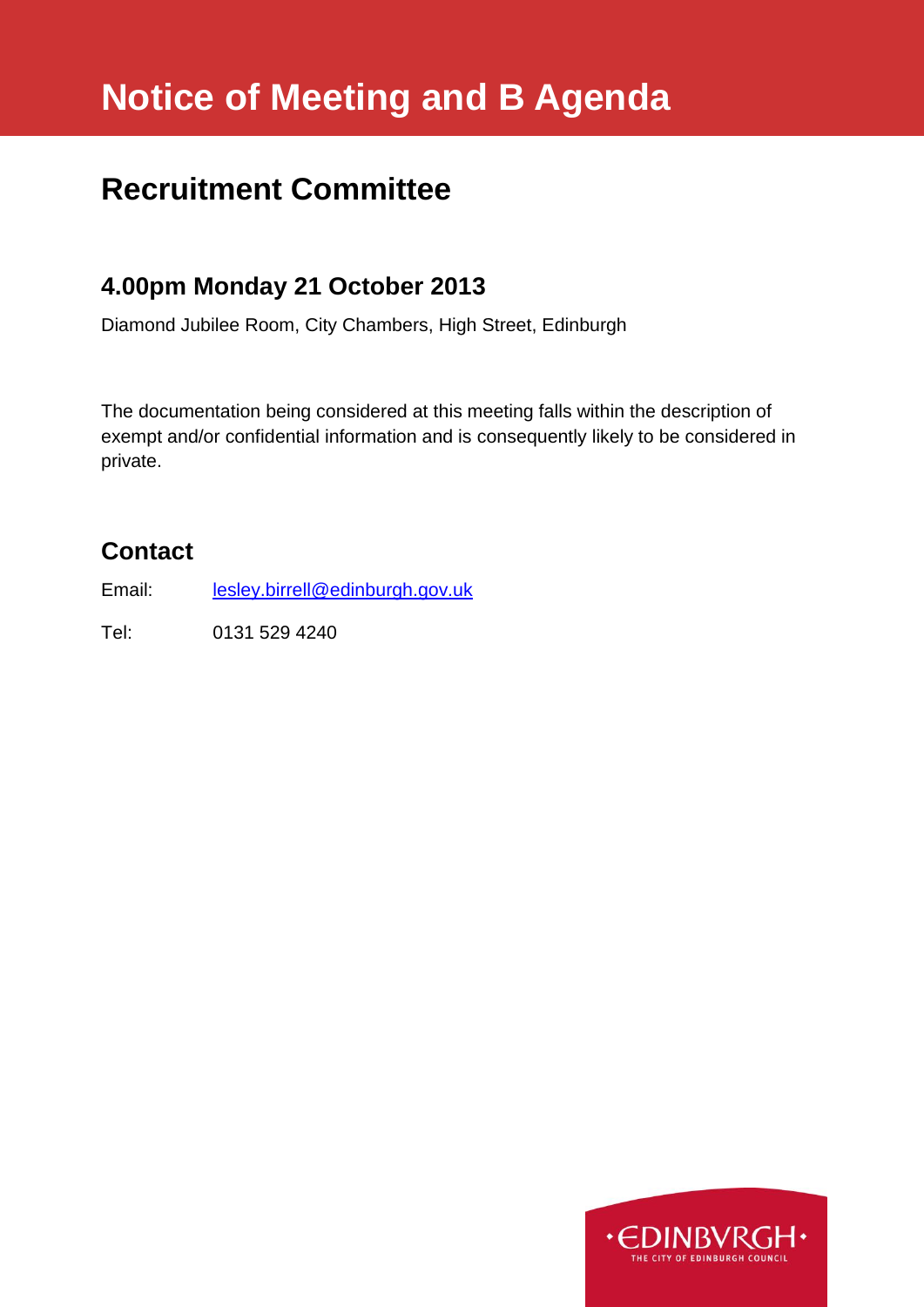## **B1. Order of business**

B1.1 Including any notices of motion and any other items of business submitted as urgent for consideration at the meeting.

# **B2. Transport for Edinburgh Ltd – Appointment of Non-Executive Directors (with transport experience)**

To consider the following for the three Non-Executive Director positions with transport experience on Transport for Edinburgh Ltd

- B2.1 Draft Job Advertisement (circulated)
- B2.2 Proposed Recruitment Arrangements (circulated)
- B2.3 Proposed Timetable (circulated)

#### **Carol Campbell**

Head of Legal, Risk and Compliance

### **Committee Members**

Councillors Burns (Convener), Bagshaw, Cardownie, Hinds, Mowat, Rankin and One Liberal Democrat Group Member.

#### **Notes:**

- (1) The attached papers are **not for publication** as they fall within the description of exempt information, and consequently, are likely to be considered in private.
- (2) If elected members are unable to attend the Stage 1 meeting, they may still attend the short listing meeting at Stage 2.
- (3) Substitutes must be notified before the start of the meeting. Members wishing to appoint a substitute for the meeting are asked to advise Lesley Birrell on 529 4240.
- (4) In accordance with Council policy, all officers and elected members involved in the recruitment process must be trained in the application of the Council's Equal Employment Opportunities Policy and Recruitment and Selection Procedure.